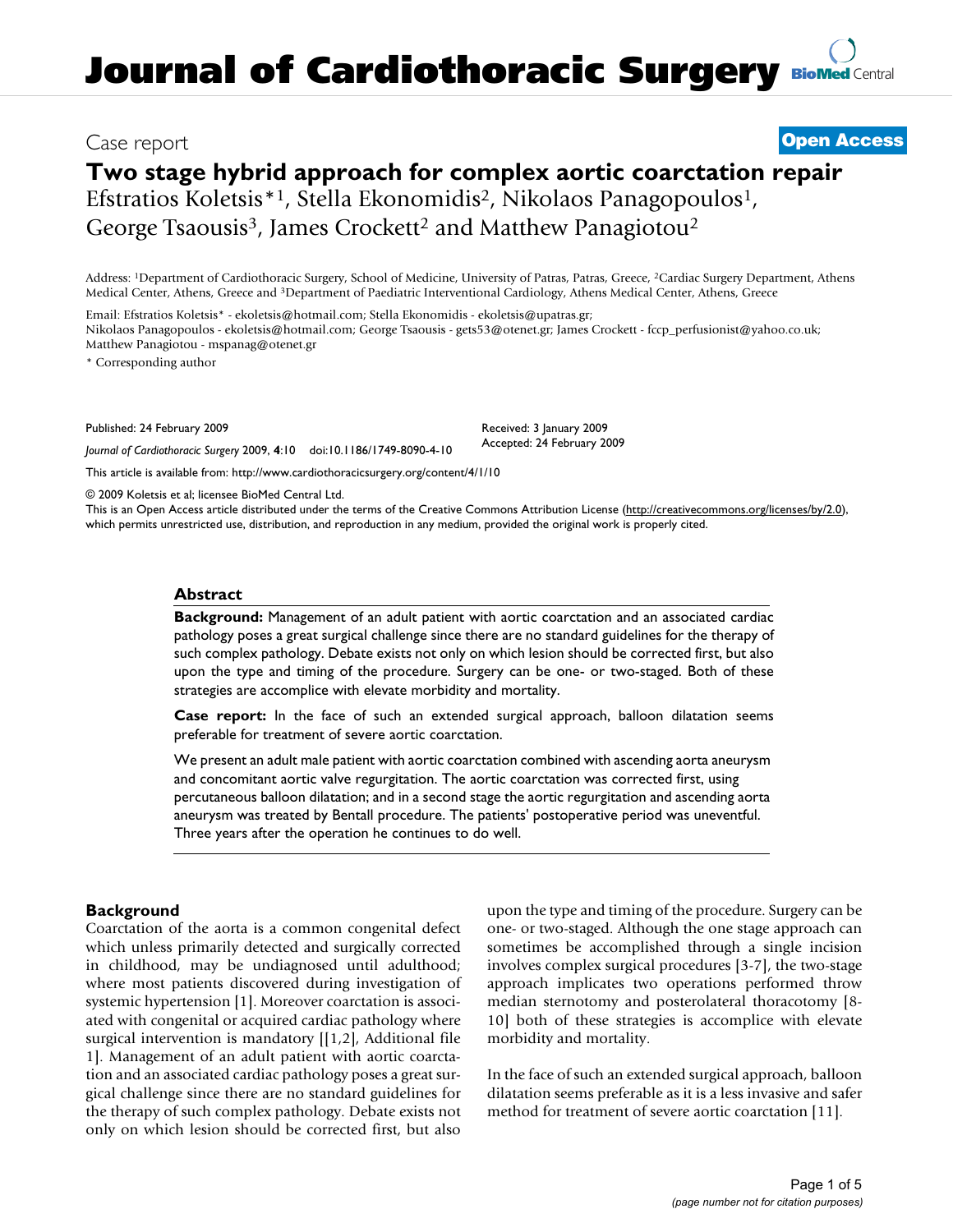We present herein an adult male patient with coarctation of the aorta combined with aneurysmal dilatation of the ascending aorta and concomitant aortic valve regurgitation. The aortic coarctation was corrected first using percutaneous balloon dilatation; and in a second stage the aortic regurgitation was treated using the Bentall procedure. The patients' postoperative period was uneventful. Three years after the operation he continues to do well.

#### **Case report**

A 22-years old male patient presented with dyspnoea, fatigue and systemic hypertension. Physical examination revealed an increased second heart sound with an associated gallop rhythm and a diastolic murmur heard best at the cardiac apex. Radial pulses were normal but the femoral pulses were weak. Blood pressure measured at the left arm was higher than the one measured at the left leg. Chest X-ray showed rib notching and cardiomegaly (Figure 1). Further evaluation with echocardiography revealed an aortic root dilatation of 42 mm with ascending aorta dilatation 68 mm and concomitant severe aortic valve insufficiency (3+). The left ventricle was dilated with end diastolic diameter 75 mm and associated systolic dysfunction with an ejection fraction of 35 percent. Pulmonary hypertension 60 to 25 mean 40 mm Hg was also present. Thoracic CT scanning with intravenous contrast medium showed an ascending aorta aneurysm of 68 mm (Figure 2).

Cardiac catheterization was performed showing normal coronary arteries and severe aortic coarctation with a 70 mm Hg gradient measured across the descending aorta. The minimum diameter of the stenotic region on the aorta was 2 mm. The patient was classified as functional class III according to NYHA. Correction of aortic coarctation was performed first by



Figure 1 **Chest X-ray showed rib notching on the undersurface of the posterior ribs (white arrows)**.





using a less invasive method. After heparinization and administration of antibiotic prophylaxis, dilatation across the coarctation site with balloon angioplasty was performed. Dilatation was accomplished by using 3 consecutive catheters of increasing size (8, 12, and 15 mm in diameter respectively). Post-dilatation aortography showed no residual gradients and the stenotic region was increased to 15 mm in diameter. The procedure was uncomplicated and the patient was released the following day.

Two weeks after balloon angioplasty the patient was readmitted for management of the intracardiac pathology. Pre-operational thoracic CT scanning was performed to exclude any post-dilatational aneurysm formation at the site of balloon anchorage and determine descending aorta diameter (Figure 3). Arterial cannulation at the right axillary artery was performed using a synthetic PTFE 8 mm graft. The purpose of this was twofold; to avoid the cannulation difficulties of inserting the aortic cannula into the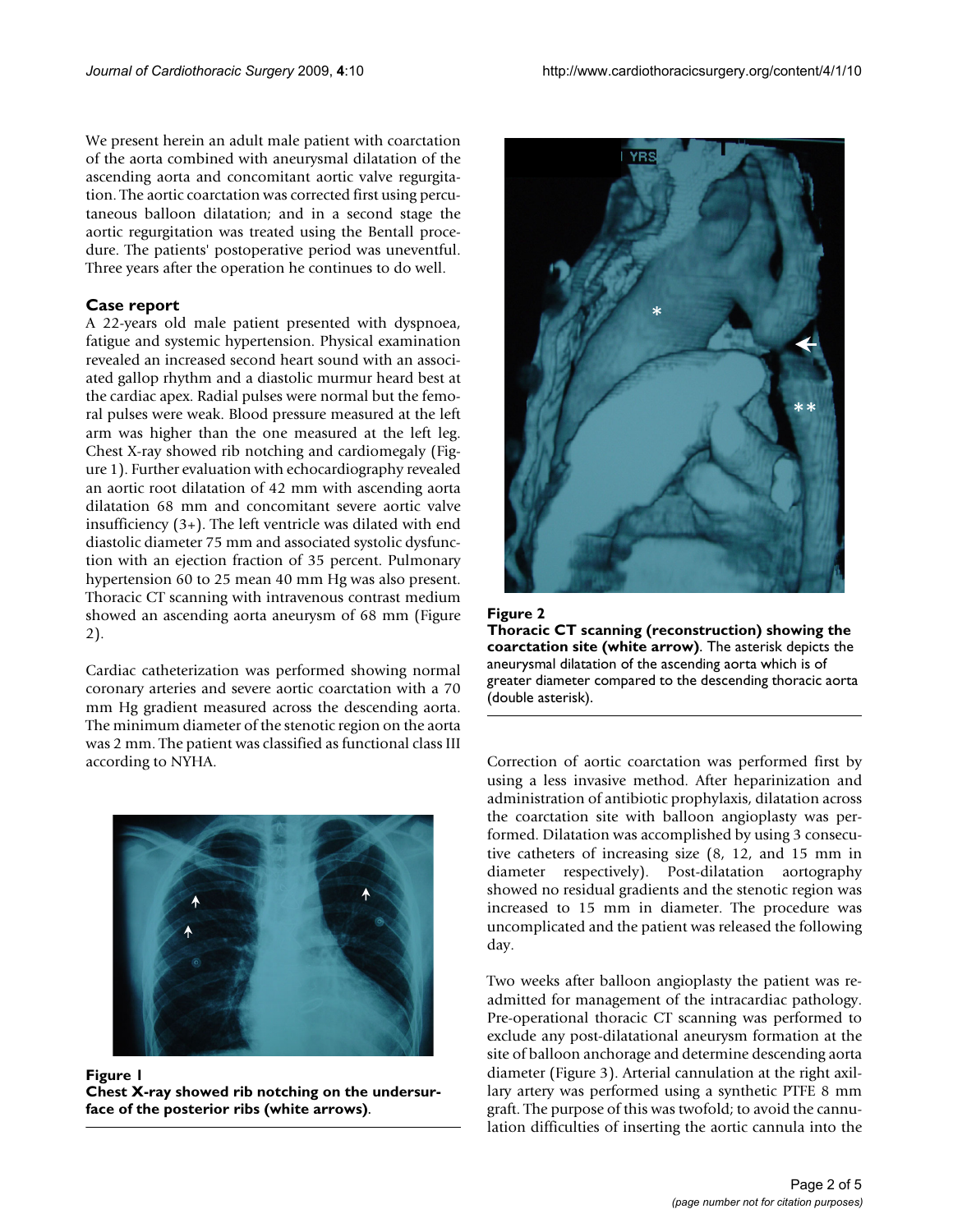

Figure 3 **Thoracic CT scanning 3 weeks after balloon angioplasty showing patency of descending thoracic aorta with no post-dilatational aneurysm formation (white arrow)**.

hypoplastic femoral arteries and prevent vascular damage to the aorta after the recent angioplasty. A two-staged venous cannula was inserted into the inferior vena cava and cardiopulmonary bypass was established. Because of the ascending aorta aneurysmal dilatation and the concomitant aortic valvular regurgitation the patient underwent replacement of the ascending aorta with a metallic valved conduit (St Jude 27 mm) using the modified Bentall procedure. Cross-clamping time was 111 min and total bypass time was 138 min. The patients' recovery was unremarkable and he was discharged on the 12<sup>th</sup> postoperative day.

At follow-up three years postoperatively the patient is normotensive with a functional aortic valve. Repeat CT scanning showed no re-coarctation or aortic aneurysm formation.

### **Discussion**

Coarctation of the aorta is a common congenital defect whose clinical manifestations become apparent during childhood. A considerable number of patients remain asymptomatic until adulthood where coarctation may be discovered incidentally when investigated for systemic hypertension [1]. With increasing age, the incidence among the patient population decreases but still remains significant. Liberthson et al. reported that 10.3% of patients (24 out of 234) presented with coarctation of the aorta after the age of 40 [12].

Management of aortic coarctation may represent a single surgical entity, or may be associated in a more complex form, with congenital or acquired intracardiac pathology where additional surgical intervention is mandatory [1,2]. The incidence of associated cardiac defects is greater in patients presenting after the age of 30 years (40%) than in those presenting in a younger age (27%) [12]. Moreover, 5 to 30% of patients with previous coarctation repair may require re-intervention [3].

Since the first operation for coarctation repair in 1944 [13], many aspects concerning the optimum surgical approach, the timing of surgery and the management of postoperative complications have been reconsidered. Additionally in cases with associated intracardiac defects, debate still exists on which lesion should be corrected first. These cases pose a great surgical challenge since no standard guidelines in the management of such complex pathology exists.

Complex forms of coarctation have been managed by anatomic and extra-anatomic bypass techniques. Complications of anatomic repair include intraoperative hemorrhage, recurrent laryngeal or phrenic nerve damage, chylothorax and intrathoracic sepsis [3,14,15]. Paraplegia due to spinal cord ischemia remains the most important complication [15,16]. Various extra-anatomic bypass techniques have been employed throughout the years for management of complex or isolated forms of coarctation with or without establishment of cardiopulmonary bypass [3-8,15].

For the correction of complex forms of coarctation different techniques have been employed. In the one-stage repair, simultaneous correction of both lesions can be achieved through a clamshell incision, a median sternotomy [3,5-7,17], a lateral thoracotomy [18] or by a combination of both incisions [8,19]. The two-stage repair can be performed through a combination of median sternotomy and lateral thoracotomy [8-10].

Another important question that needs to be answered by the surgeon is which lesion should be corrected first? The intracardiac lesion or the stenotic aorta?

Pethig et al. [17] reported heart failure and life-threatening ventricular arrhythmias in patients with one-stage aor-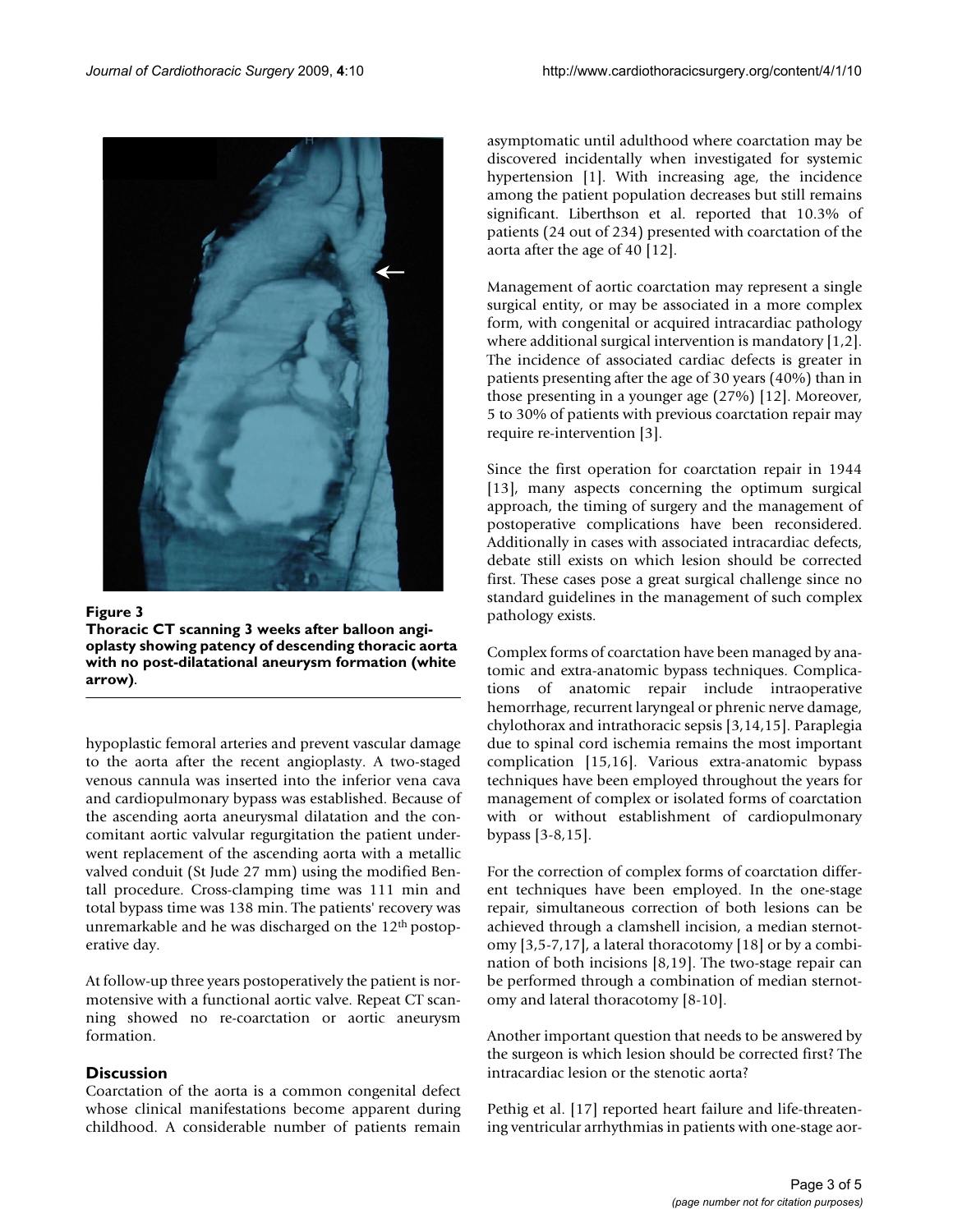tic valve repair and consequent extra-anatomic bypass grafting for aortic coarctation. These were due to global myocardial ischemia and impaired coronary blood supply in hypertrophied hearts with low perfusion pressure. Furthermore, operating first on the cardiac defect may cause significant hypoperfusion of the organs distal to the stenotic region [20]. On the other hand, other surgeons did not observe any of these phenomena when using the onestage approach, operating first on the intracardiac defect and subsequently performing the extra-anatomic bypass; thus avoiding sudden changes in coronary flow due to decrease in systemic vascular resistance when the coarctation is corrected first [3,5-7,11]. Therefore advantages of the one-stage approach, such as number of surgical procedures and decreased hospital stay, do not outweigh the significant risk of myocardial hypoperfusion and afterload reduction.

Avoidance of these phenomena can be achieved through the two-stage repair as mentioned earlier. On the other hand, valve replacement performed first as part of a staged procedure in a patient with left heart obstruction may result in difficulties coming off bypass and renal hypoperfusion [9].

A more conservative approach for coarctation repair may be of significant value since evidence suggests that transcatheter treatment provides an effective and safe alternative to surgical management [11]. Our patient presented with systolic dysfunction, left ventricular dilation and associated pulmonary hypertension. In the face of such pathology the one-stage repair may have resulted in hemodynamic instability. Therefore a two-staged approach was chosen. During the first step, repair of aortic coarctation through a less invasive method using balloon dilatation angioplasty was used. In this manner the patient may benefit with afterload reduction of a dysfunctional left ventricle; thus avoiding the increased hospital mortality and postoperative hemorrhage as well as minimizing devastating surgical complications. Additional maneuvers such as endovascular stent placement were considered unnecessary because: 1) the transluminal aortic gradient immediately after balloon angioplasty was almost zero and following the algorithm proposed by Zabal et al. stenting is considered when balloon angioplasty fails to reduce the gradient less than 10 mmHg [21], 2) stenting carries a considerable risk of aortic malpositioning [22]; and 3) issues of somatic growth changes in the thoracic aortic diameter. During the second step, aneurysmal dilatation of the ascending aorta with concomitant aortic valve regurgitation was corrected through a median sternotomy performing a modified Bentall operation.

#### **Conclusion**

The non surgical treatment of the aortic stenosis proved to offer a significant advantage, converting a complex and risky surgical procedure into one of common practice.

#### **Consent**

Written informed consent was obtained from the patient for publication of this case report and accompanying images.

#### **Competing interests**

The authors declare that they have no competing interests.

#### **Authors' contributions**

All authors: 1) have made substantial contributions to conception and design, or acquisition of data, or analysis and interpretation of data; 2) have been involved in drafting the manuscript or revising it critically for important intellectual content; and 3) have given final approval of the version to be published.

#### **Additional material**

#### **Additional file 1**

*Intervention of aortic coartation.* Click here for file [\[http://www.biomedcentral.com/content/supplementary/1749-](http://www.biomedcentral.com/content/supplementary/1749-8090-4-10-S1.mpg) 8090-4-10-S1.mpg]

#### **References**

- 1. Maron B, Humphries J, Rowe RD, Mellits ED: **[Prognosis of surgi](http://www.ncbi.nlm.nih.gov/entrez/query.fcgi?cmd=Retrieve&db=PubMed&dopt=Abstract&list_uids=4686589)[cally corrected coarctation of the aorta. A 20-year postoper](http://www.ncbi.nlm.nih.gov/entrez/query.fcgi?cmd=Retrieve&db=PubMed&dopt=Abstract&list_uids=4686589)[ative appraisal.](http://www.ncbi.nlm.nih.gov/entrez/query.fcgi?cmd=Retrieve&db=PubMed&dopt=Abstract&list_uids=4686589)** *Circulation* 1973, **47:**119-126.
- 2. Swan L, Wilson N, Houston A, Doig W, Pollock JC, Hillis WS: **[The](http://www.ncbi.nlm.nih.gov/entrez/query.fcgi?cmd=Retrieve&db=PubMed&dopt=Abstract&list_uids=9568441) [long-term management of the patient with an aortic coarc](http://www.ncbi.nlm.nih.gov/entrez/query.fcgi?cmd=Retrieve&db=PubMed&dopt=Abstract&list_uids=9568441)[tation repair.](http://www.ncbi.nlm.nih.gov/entrez/query.fcgi?cmd=Retrieve&db=PubMed&dopt=Abstract&list_uids=9568441)** *Eur Heart J* 1998, **19:**382-386.
- 3. Sweeney MS, Walker WE, Duncan JM, Hallman GL, Livesay JJ, Cooley DA: **[Reoperation for aortic coarctation: techniques, results,](http://www.ncbi.nlm.nih.gov/entrez/query.fcgi?cmd=Retrieve&db=PubMed&dopt=Abstract&list_uids=4015243) [indications for various approaches.](http://www.ncbi.nlm.nih.gov/entrez/query.fcgi?cmd=Retrieve&db=PubMed&dopt=Abstract&list_uids=4015243)** *Ann Thorac Surg* 1985, **40:**46-49.
- 4. Heinemann MK, Ziemer G, Wahlers T, Kohler A, Borst HG: **[Extraanatomic thoracic aortic bypass grafts: indications,](http://www.ncbi.nlm.nih.gov/entrez/query.fcgi?cmd=Retrieve&db=PubMed&dopt=Abstract&list_uids=9030807) [techniques and results.](http://www.ncbi.nlm.nih.gov/entrez/query.fcgi?cmd=Retrieve&db=PubMed&dopt=Abstract&list_uids=9030807)** *Eur J Cardiothorac Surg* 1997, **11:**169-175.
- 5. Vijayanagar R, Natarajan P, Eckstein PF, Bognolo DA, Toole JC: **[Aor](http://www.ncbi.nlm.nih.gov/entrez/query.fcgi?cmd=Retrieve&db=PubMed&dopt=Abstract&list_uids=7351850)[tic valvular insufficiency and postductal aortic coarctation in](http://www.ncbi.nlm.nih.gov/entrez/query.fcgi?cmd=Retrieve&db=PubMed&dopt=Abstract&list_uids=7351850) the adult. Combined surgical management through median [sternotomy: a new surgical approach.](http://www.ncbi.nlm.nih.gov/entrez/query.fcgi?cmd=Retrieve&db=PubMed&dopt=Abstract&list_uids=7351850)** *J Thorac Cardiovasc Surg* 1980, **79:**266-268.
- 6. Thomka I, Szedo F, Arvay A: **[Repair of coarctation of the aorta](http://www.ncbi.nlm.nih.gov/entrez/query.fcgi?cmd=Retrieve&db=PubMed&dopt=Abstract&list_uids=9175228) [in the adults with simultaneous aortic valve replacement and](http://www.ncbi.nlm.nih.gov/entrez/query.fcgi?cmd=Retrieve&db=PubMed&dopt=Abstract&list_uids=9175228) [coronary artery bypass grafting.](http://www.ncbi.nlm.nih.gov/entrez/query.fcgi?cmd=Retrieve&db=PubMed&dopt=Abstract&list_uids=9175228)** *Thorac Cardiovasc Surg* 1997, **45:**93-96.
- 7. Connolly HM, Schaff HV, Izhar U, Dearani JA, Warnes CA, Orszulak TA: **[An alternative surgical approach for complex coarcta](http://www.ncbi.nlm.nih.gov/entrez/query.fcgi?cmd=Retrieve&db=PubMed&dopt=Abstract&list_uids=11568044 )[tion of the aorta.](http://www.ncbi.nlm.nih.gov/entrez/query.fcgi?cmd=Retrieve&db=PubMed&dopt=Abstract&list_uids=11568044 )** *Circulation* 2001, **104:**133-137.
- 8. Edie R, Janani J, Attai L, Malm JR, Robinson G: **[Bypass grafts for](http://www.ncbi.nlm.nih.gov/entrez/query.fcgi?cmd=Retrieve&db=PubMed&dopt=Abstract&list_uids=127557) [recurrent or complex coarctation of the aorta.](http://www.ncbi.nlm.nih.gov/entrez/query.fcgi?cmd=Retrieve&db=PubMed&dopt=Abstract&list_uids=127557)** *Ann Thorac Surg* 1975, **20:**558-566.
- 9. Mulay A, Ashraf S, Watterson K: **[Two-stage repair of adult coarc](http://www.ncbi.nlm.nih.gov/entrez/query.fcgi?cmd=Retrieve&db=PubMed&dopt=Abstract&list_uids=9386695)[tation of the aorta with congenital valvular lesions.](http://www.ncbi.nlm.nih.gov/entrez/query.fcgi?cmd=Retrieve&db=PubMed&dopt=Abstract&list_uids=9386695)** *Ann Thorac Surg* 1997, **64:**1309-1311.